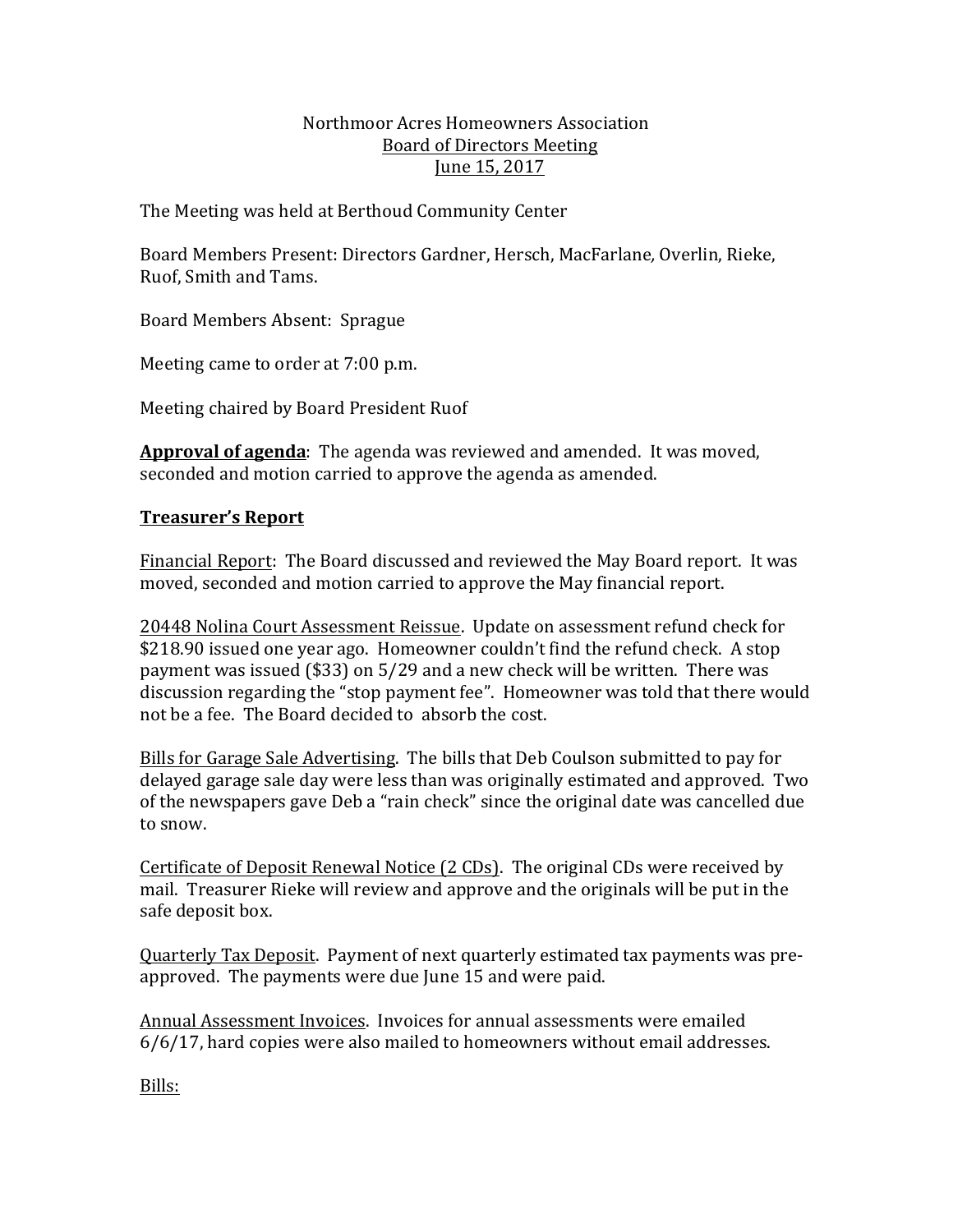| Barry Zaiger, CPA            | Financial & Admin             | 60.00     |
|------------------------------|-------------------------------|-----------|
|                              | Support                       |           |
| Ish Reservoir                | Ditch                         | 880.00    |
| **IRS                        | <b>Estimated Federal Tax</b>  | 6,610.00  |
| ***State of Colorado         | <b>Estimated Colorado Tax</b> | 1,360.00  |
| Radical Designs              | Web Page- monthly             | 50.00     |
|                              | maint                         |           |
| Deb Coulson                  | Neighborhood                  | 32.99     |
|                              | Committee                     |           |
|                              | (Garage sale ads)             |           |
| ****Royal Disposal           | Trash contract                | 3,540.00  |
| <b>ACC Secretary (Joanne</b> | Office Supplies               | 104.38    |
| Stroud)                      |                               |           |
| Kim Gardner                  | <b>Property Maintenance</b>   | $\Omega$  |
|                              | Replacement cord              | 26.50     |
|                              | Walkway fill x2               | 20.44     |
|                              | Drip system parts             | 4.33      |
| Daniel Lage                  | Refund of HOA dues            | 218.90    |
|                              | 2015-2016                     |           |
| <b>First National Bank</b>   | Financial & Admin             | 33.00     |
|                              | Support - stop payment        |           |
|                              |                               | 12,940.54 |

 $**$  Paid 6/12/2017 by EFT Transfer

\*\*\*Paid  $6/12/17$  US mail

\*\*\*\*Previously approved. Should date and mail after 7/1/2017

It was moved, seconded and motion carried to pay the bills.

**Secretary's Report**. The minutes of the May meeting were sent by email to the Board for review. It was moved, seconded and motion carried to approve the May Minutes. They will be posted to the web site.

Northmoor Corporate Report. The report was filed with the Colorado Secretary of State.

Status Letters and Title Company Interaction:

5071 Yucca Court. A status letter was sent to the title company

20557 Nolina Court. A status letter was sent to the title company.

20336 Northmoor Drive. Secretary Hersch had a phone call with the listing realtor.

The Board sent a letter to the realtor concerning fencing and pointing him to the website and giving HOA contact information. The letter was discussed. It was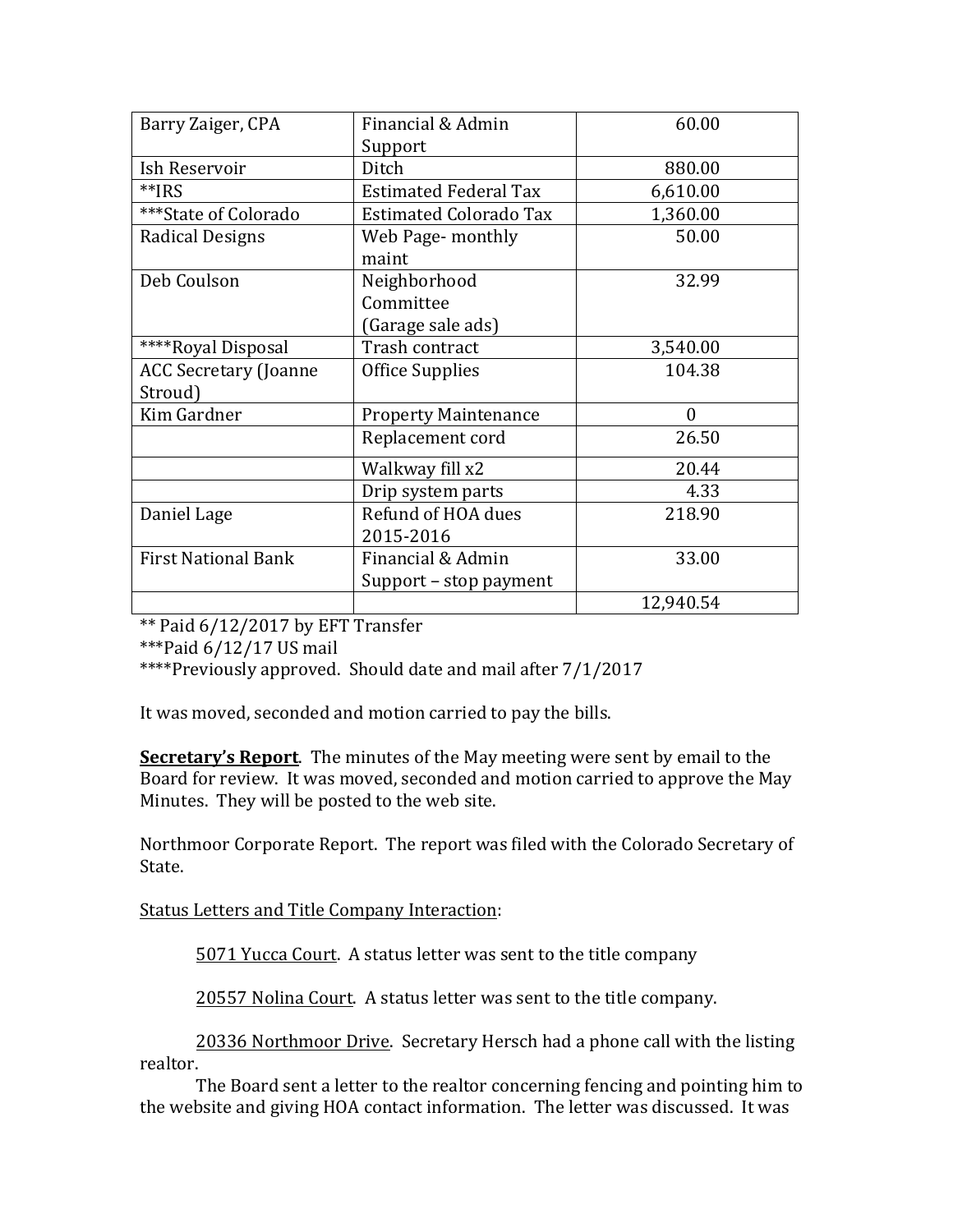moved, seconded and motion carried to ratify the action of the President and the letter.

# President/Vice President's Report

20336 Northmoor Drive. President Ruof had a phone call with The Group Reator re the listing. Drafted a letter to the realtor.

Contact with homeowner at 20067 Northmoor Drive re trash complaint.

Homeowner Letters. Letters that were approved at the May meeting were sent out to homeowners.

20503 Cactus Drive. A letter was approved at the May meeting and sent to the homeowners regarding their horse being kept in their vard with fencing unapproved for livestock. Homeowner had contact with President Ruof. Discussion. The Board decided that a letter must be sent telling them that they should submit a plan for adequate fencing in that section. The horse must be contained within an approved fence, or they must find another location for the horse. They have an approved paddock on the property,

20064 Cactus Drive. A letter was sent June 2 regarding an additional incident of a semi being parked on the property. The first fine of \$25 was imposed. A fine letter to be sent by accountant.

20487 Nolina Court. A letter was sent June 1. The homeowner is to provide paperwork to the ACC for the structure being erected.

20957 Northmoor Drive. A Realtor letter was sent to the realtor concerning the fencing.

# **Old Business**

Deposit Box Inventory. Directors Hersch and Ruof are working on the final inventory list. President Ruof has a copy of the Oil and Gas Lease to put in the box.

. CAI Class. A class to be held by CAI in August was discussed. So far, no Board members are available.

# **New Business**:

Covenant Issues - 20336 Northmoor Drive. Horses are again being kept in the yard in unapproved fencing and there was no response to the last letter. A new letter to homeowner will be drafted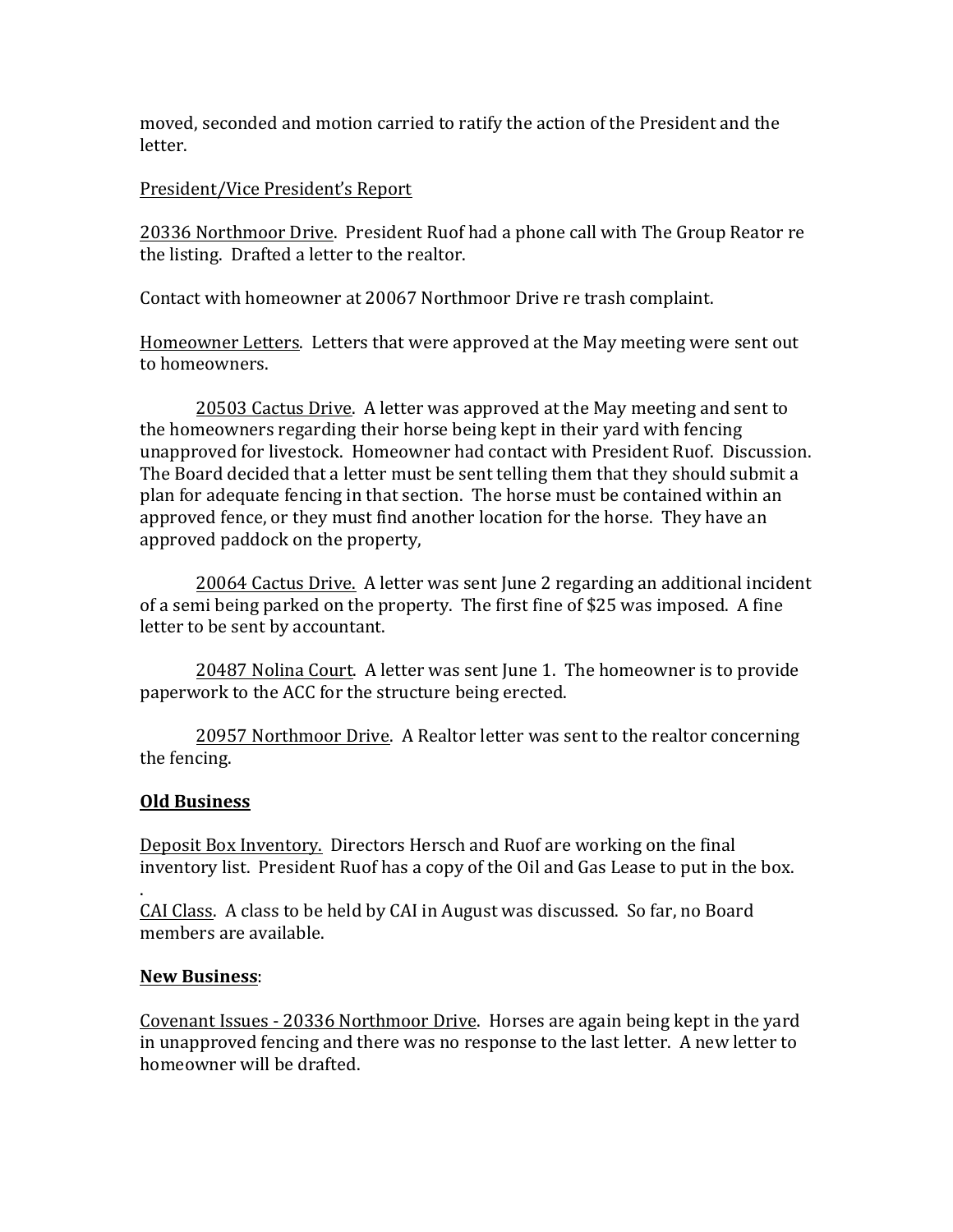Executive Session. The Board went into Executive Session to discuss attorney advice.

20204 Cactus Drive. The homeowner sent a letter to Board. A reply letter was drafted and approved by the Board.

#### **Committee Reports:**

Neighboor Committee - Date for Picnic. President Ruof discussed a date for the annual picnic. Director Smith, the chairman of the neighborhood committee discussed either the  $16<sup>th</sup>$  or the  $23<sup>rd</sup>$  of September. After discussion, it was decided on the 23rd.

Architectural Control: The Board reviewed the ACC report for June and voted to accept it.

Governing Document Committee. The Committee continues to meet.

#### **Property Maintenance:**

Director Gardner reported. The work day was June 10. Cleanup went well and a number of homeowners volunteered to help. Everyone worked for 2 hours. Director Gardner is working on the water system and trimming trees. He is checking on moisture in all the trees. Directors Gardner and MacFarlane used a chain saw and cut dead limbs. There are a lot of limbs that need to be picked up or chipped. There was discussion.

Water Meter. Director Gardner brought up purchasing a new water meter. There was discussion regarding either using our current system or trying to use a fire hydrant. It was moved, seconded and motion carried for the purchase of a new water meter.

Mowing: Director Sprague was going to call Dale Alps again. We would like to have the mowing done by the first of July. Director Gardner will be contacting the other bidders.

Painting of fire hydrants. Director Gardner will contact Little Thompson to find out where all the hydrants are located. He will contact the Boy Scouts or some other group to see if they want to help paint the hydrants.

Mow path on north end. Director Gardner wants to mow on the north end of Tract A for a walking path. The Board approved.

Weed spraying along roadways for goat heads. Director Gardner has not seen any goatheads yet but they are coming. The committee will spray when they appear.